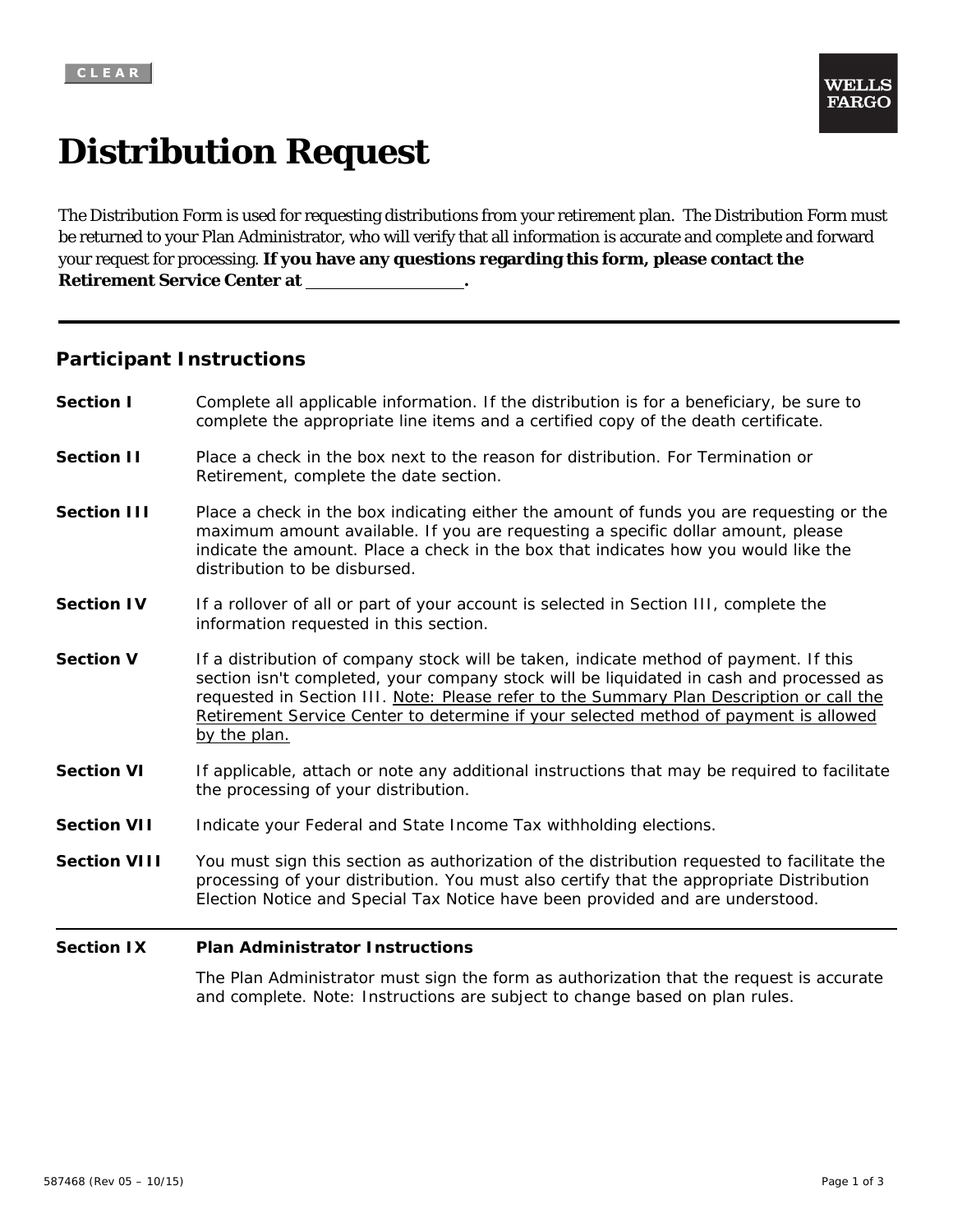### **Please forward completed form to your Plan Administrator.**

**\*If this form is not complete, this will cause a delay in processing. Please print clearly.** 

 **Call with questions on completing this form.** 

|                |                                                                                                                                                                                                                                                                                                                                                                                                                                                                                                                        | Section I - Participant Information                                                                                                                                                |                                               |                                                                   |                                                     |                            |                  |  |
|----------------|------------------------------------------------------------------------------------------------------------------------------------------------------------------------------------------------------------------------------------------------------------------------------------------------------------------------------------------------------------------------------------------------------------------------------------------------------------------------------------------------------------------------|------------------------------------------------------------------------------------------------------------------------------------------------------------------------------------|-----------------------------------------------|-------------------------------------------------------------------|-----------------------------------------------------|----------------------------|------------------|--|
| Plan Name      |                                                                                                                                                                                                                                                                                                                                                                                                                                                                                                                        |                                                                                                                                                                                    |                                               |                                                                   |                                                     | Plan Code                  |                  |  |
|                | Participant Name (print)                                                                                                                                                                                                                                                                                                                                                                                                                                                                                               |                                                                                                                                                                                    |                                               |                                                                   | Social Security Number                              |                            |                  |  |
|                |                                                                                                                                                                                                                                                                                                                                                                                                                                                                                                                        |                                                                                                                                                                                    |                                               |                                                                   |                                                     | $\Box$ Married             | $\Box$ Unmarried |  |
| <b>Address</b> |                                                                                                                                                                                                                                                                                                                                                                                                                                                                                                                        |                                                                                                                                                                                    | City                                          |                                                                   |                                                     | ZIP Code                   |                  |  |
| Date of Birth  |                                                                                                                                                                                                                                                                                                                                                                                                                                                                                                                        | Date of Hire                                                                                                                                                                       | Participation Date                            |                                                                   | Daytime Phone Number                                | Home Phone Number          |                  |  |
|                |                                                                                                                                                                                                                                                                                                                                                                                                                                                                                                                        |                                                                                                                                                                                    |                                               |                                                                   |                                                     |                            |                  |  |
|                |                                                                                                                                                                                                                                                                                                                                                                                                                                                                                                                        | Section II - Reason for Distribution (Select one of the following options and provide dates.)                                                                                      |                                               |                                                                   |                                                     |                            |                  |  |
|                |                                                                                                                                                                                                                                                                                                                                                                                                                                                                                                                        | $\Box$ Termination – date: $\_\_\_\_\_\_\_\_\_\_\_\_\_\_\_\_\_\_\_\_\_\_$                                                                                                          |                                               |                                                                   | $\Box$ Death (Attach the death certificate.)        |                            |                  |  |
|                |                                                                                                                                                                                                                                                                                                                                                                                                                                                                                                                        | $\Box$ Retirement - date: $\Box$                                                                                                                                                   |                                               | Alternate Payee under a qualified domestic relations order (QDRO) |                                                     |                            |                  |  |
|                | $\Box$ Age 59 $\frac{1}{2}$                                                                                                                                                                                                                                                                                                                                                                                                                                                                                            | $\Box$ Disability                                                                                                                                                                  |                                               |                                                                   |                                                     |                            |                  |  |
|                |                                                                                                                                                                                                                                                                                                                                                                                                                                                                                                                        | <b>Section III - Payment Elections</b>                                                                                                                                             |                                               |                                                                   |                                                     |                            |                  |  |
|                |                                                                                                                                                                                                                                                                                                                                                                                                                                                                                                                        | Payment Amount: (Select one of the following options.)                                                                                                                             |                                               |                                                                   |                                                     |                            |                  |  |
|                | $\Box$ Distribute the total account balance or the maximum available. $\Box$ Distribute this amount: \$                                                                                                                                                                                                                                                                                                                                                                                                                |                                                                                                                                                                                    |                                               |                                                                   |                                                     |                            |                  |  |
|                |                                                                                                                                                                                                                                                                                                                                                                                                                                                                                                                        | Cash Payment Election: (Select one of the following options. Unless you request otherwise, cash distributions<br>are paid from after-tax money first and then from pre-tax money.) |                                               |                                                                   |                                                     |                            |                  |  |
|                | $\Box$ Cash payment to me                                                                                                                                                                                                                                                                                                                                                                                                                                                                                              |                                                                                                                                                                                    | □ Direct Rollover to an IRA or Qualified Plan |                                                                   |                                                     |                            |                  |  |
|                |                                                                                                                                                                                                                                                                                                                                                                                                                                                                                                                        | □ Partial cash payment to me in the amount of \$<br>2. clirect rollover of the remaining distribution balance                                                                      |                                               |                                                                   |                                                     |                            |                  |  |
|                |                                                                                                                                                                                                                                                                                                                                                                                                                                                                                                                        | □ Partial Direct Rollover in the amount of \$<br>2 cash payment to me of the remaining distribution balance                                                                        |                                               |                                                                   |                                                     |                            |                  |  |
|                |                                                                                                                                                                                                                                                                                                                                                                                                                                                                                                                        | Note: Complete the Direct Rollover Information section below for all elections that include a rollover request.                                                                    |                                               |                                                                   |                                                     |                            |                  |  |
|                | Section IV - Direct Rollover Information<br>Call 1-800-690-0531 to open a Wells Fargo IRA.<br>If you are age 70½ or older and have terminated employment (for non 5% owners), the required minimum distribution<br>portion of your distribution will be paid directly to you (less 10% withheld for federal income tax) and will not be rolled over.<br>Pre-Tax Amounts Eligible for Rollover (Select one of the following options.)<br>Wells Fargo Advisors Brokerage IRA<br>Account Number: National Account Number: |                                                                                                                                                                                    |                                               |                                                                   |                                                     |                            |                  |  |
|                | Rollover to another financial institution:<br>Name of Financial Institution, Trustee or Custodian<br>Name of Qualified Plan (if applicable)                                                                                                                                                                                                                                                                                                                                                                            |                                                                                                                                                                                    |                                               |                                                                   |                                                     |                            |                  |  |
|                |                                                                                                                                                                                                                                                                                                                                                                                                                                                                                                                        |                                                                                                                                                                                    |                                               |                                                                   |                                                     |                            |                  |  |
|                | For the Benefit of (FBO)                                                                                                                                                                                                                                                                                                                                                                                                                                                                                               |                                                                                                                                                                                    |                                               | <b>Account Number</b>                                             |                                                     | DTC Number (if applicable) |                  |  |
|                | <b>Rollover Address</b>                                                                                                                                                                                                                                                                                                                                                                                                                                                                                                |                                                                                                                                                                                    |                                               | City                                                              |                                                     | State                      | ZIP Code         |  |
|                | Roth Amounts Eligible for Rollover (If applicable, select one of the following options.)<br>Note: If there are Roth funds in your account and you leave this section blank, the Roth funds will be processed using the<br>instructions provided in the pre-tax rollover section above.<br>Wells Fargo Advisors Brokerage IRA<br>Rollover to another financial institution:<br>Name of Financial Institution, Trustee or Custodian<br>Name of Qualified Plan (if applicable)                                            |                                                                                                                                                                                    |                                               |                                                                   |                                                     |                            |                  |  |
|                |                                                                                                                                                                                                                                                                                                                                                                                                                                                                                                                        |                                                                                                                                                                                    |                                               |                                                                   |                                                     |                            |                  |  |
|                | For the Benefit of (FBO)                                                                                                                                                                                                                                                                                                                                                                                                                                                                                               |                                                                                                                                                                                    |                                               |                                                                   | DTC Number (if applicable)<br><b>Account Number</b> |                            |                  |  |
|                | Rollover Address                                                                                                                                                                                                                                                                                                                                                                                                                                                                                                       |                                                                                                                                                                                    |                                               | City                                                              |                                                     | State                      | <b>ZIP Code</b>  |  |